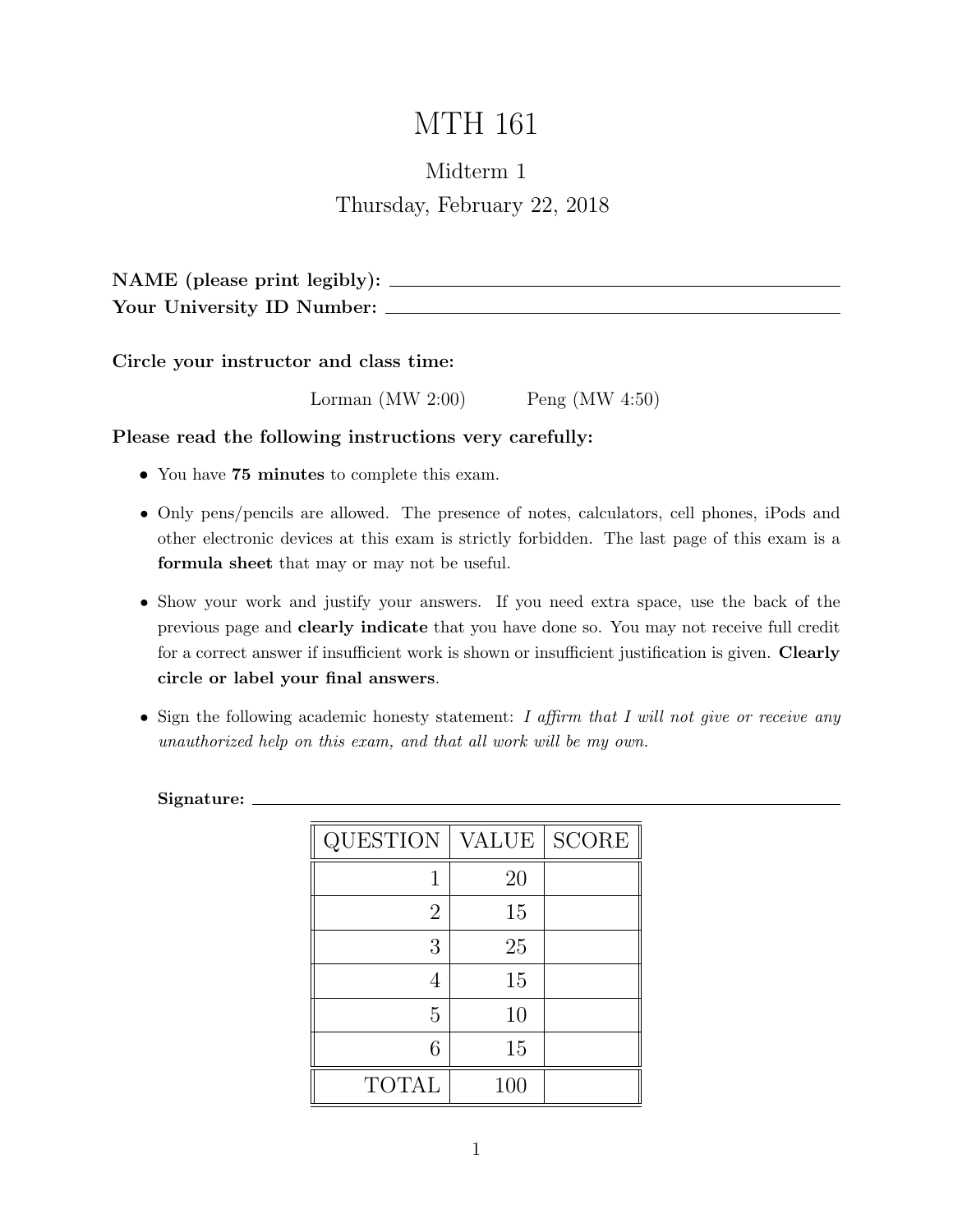### 1. (20 points)

(a) Find all solutions to the equation

$$
2^{1-x^2} = 1.
$$

(b) Find all solutions to the equation

$$
|x| = |x+1|.
$$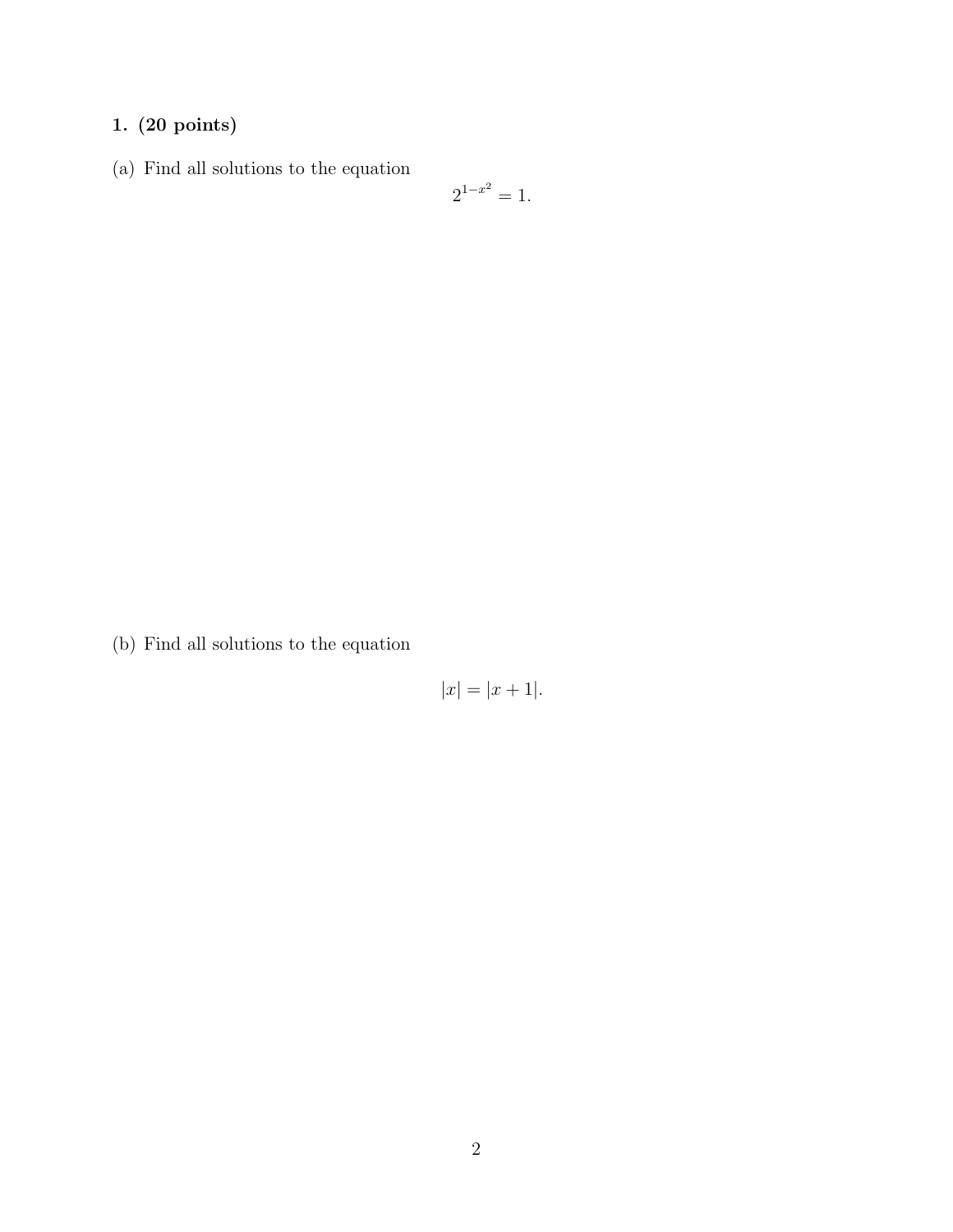(c) Find the solution set of the following inequality:

 $|x - 3| > 4.$ 

(d) Find the value of  $\cos(\sin^{-1}(\frac{2}{5}))$  $(\frac{2}{5})$ .

(e) Find all solutions to the following equation in the interval  $\left[-\frac{\pi}{2}\right]$  $\frac{\pi}{2}$ ,  $\frac{\pi}{2}$  $\frac{\pi}{2}$ :

$$
\cos(2x) = -\frac{1}{2}.
$$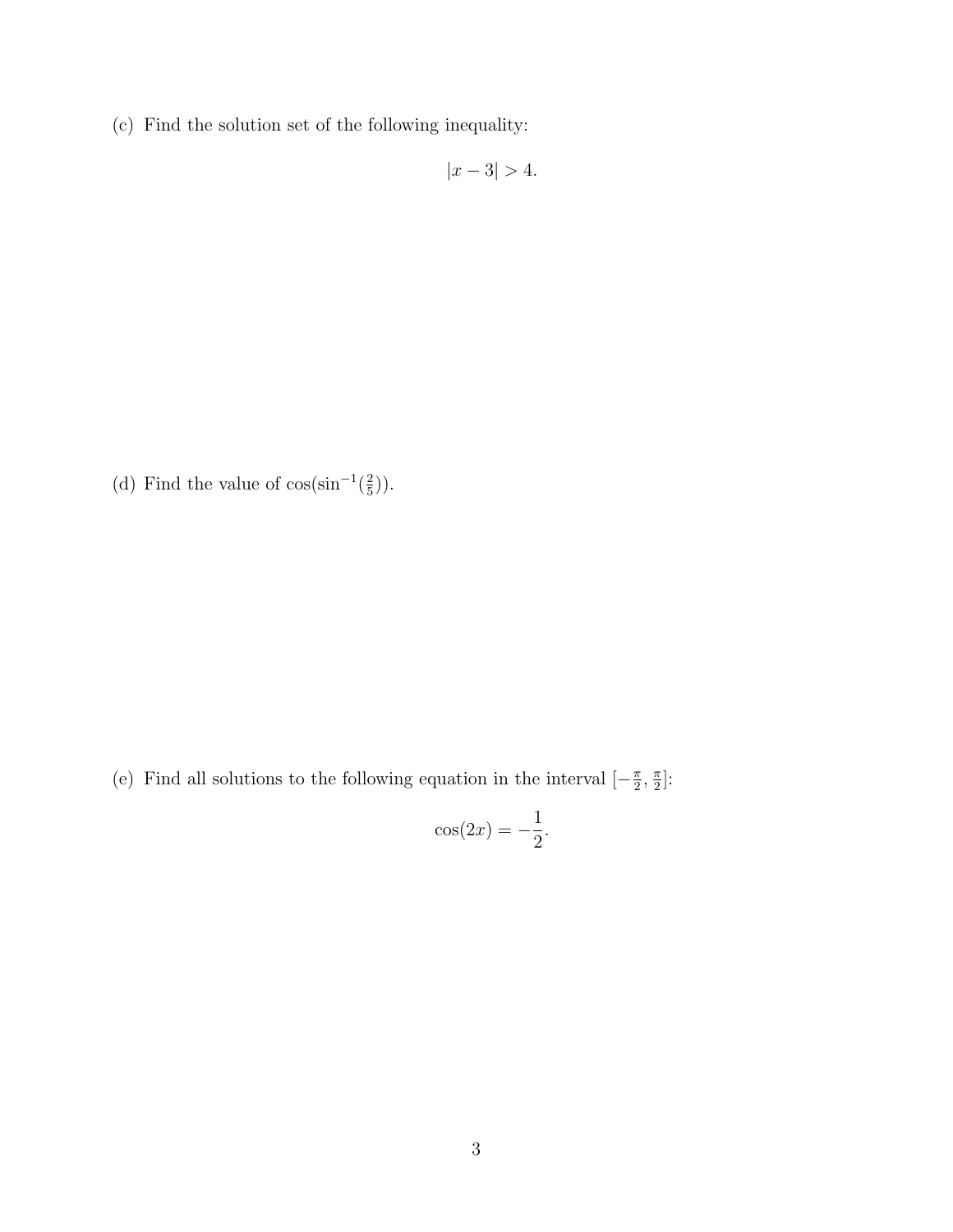### 2. (15 points) Let

$$
f(x) = \sqrt{\frac{1+5x}{3-x}}
$$

(a) Find the domain of  $f(x)$ .

(b) Find  $f^{-1}(x)$ .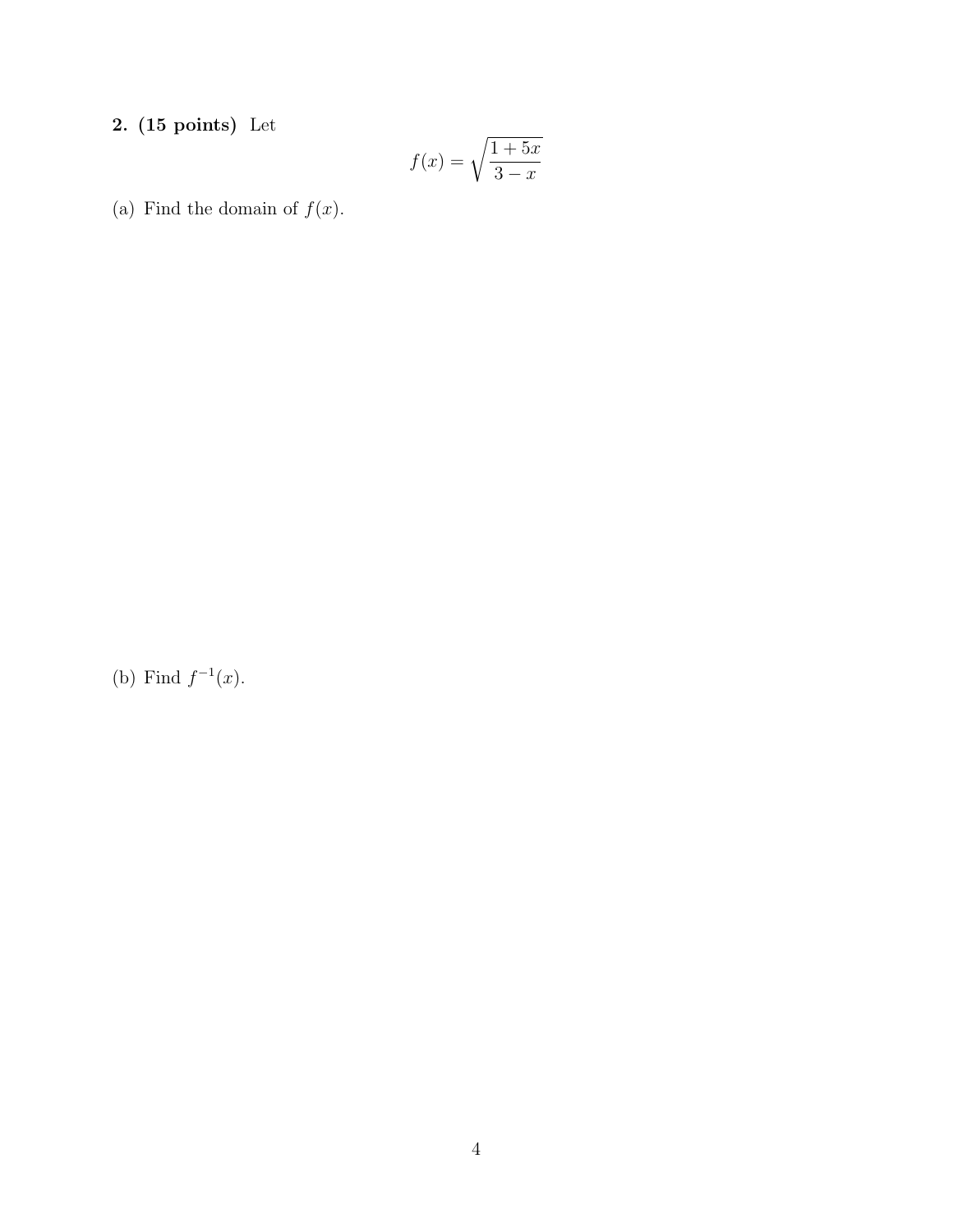3. (25 points) Find each of the following limits or show they do not exist. (If the limit approaches  $\infty$  or  $-\infty$ , specify which one.)

(a)

 $\lim_{x\to 1} \ln x$ 

(b)

$$
\lim_{t \to 4} \frac{4-t}{2 - \sqrt{t}}
$$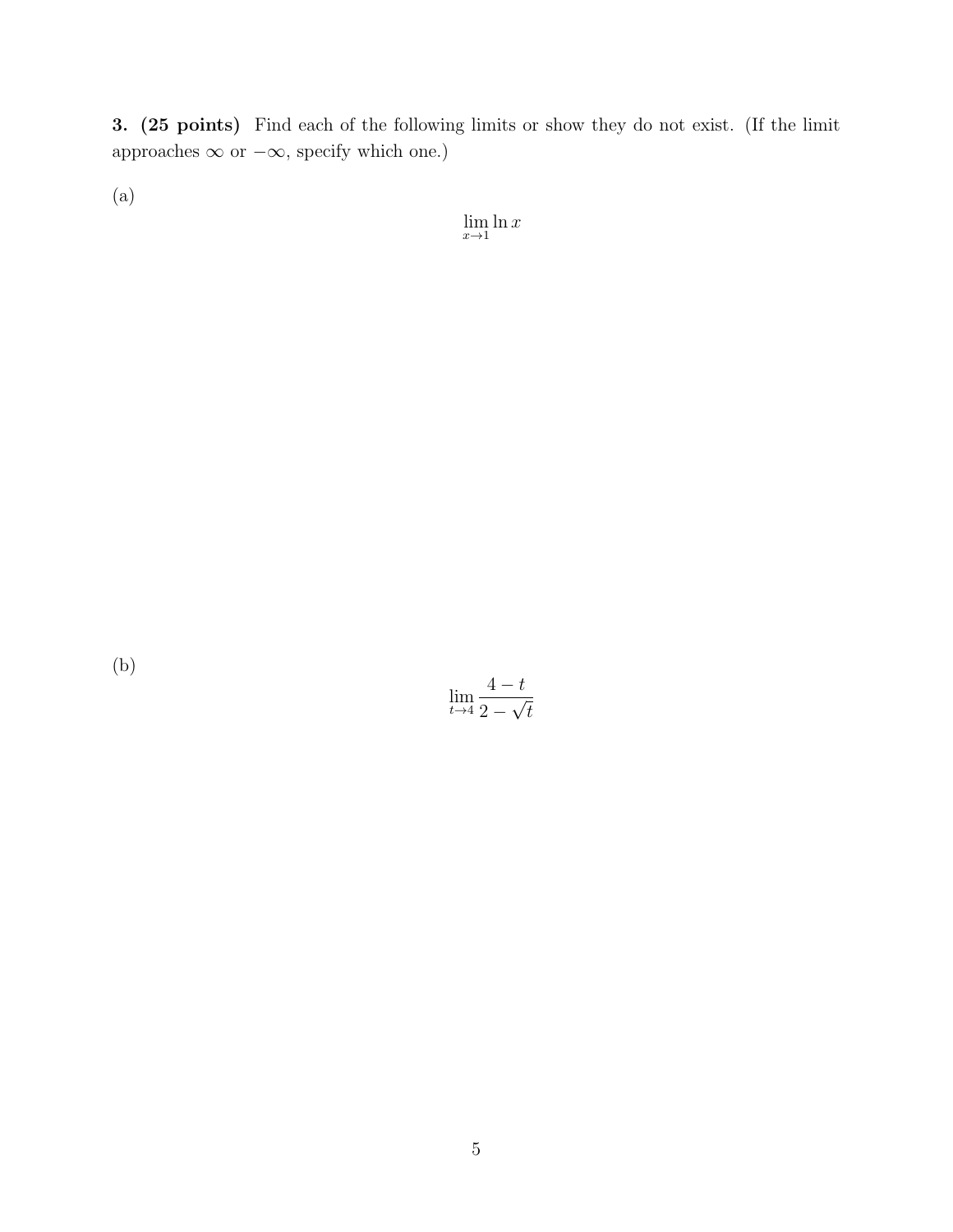(c) 
$$
\lim_{x \to 1^{-}} \frac{3x - 2}{1 - |x|}
$$

(d)

| um<br>$\cdot r$ . | 3X. |  |
|-------------------|-----|--|
|                   | x   |  |

| lim<br>$x \rightarrow 1^-$ | $3x-2- x-2 $ |
|----------------------------|--------------|
|                            | $1- x $      |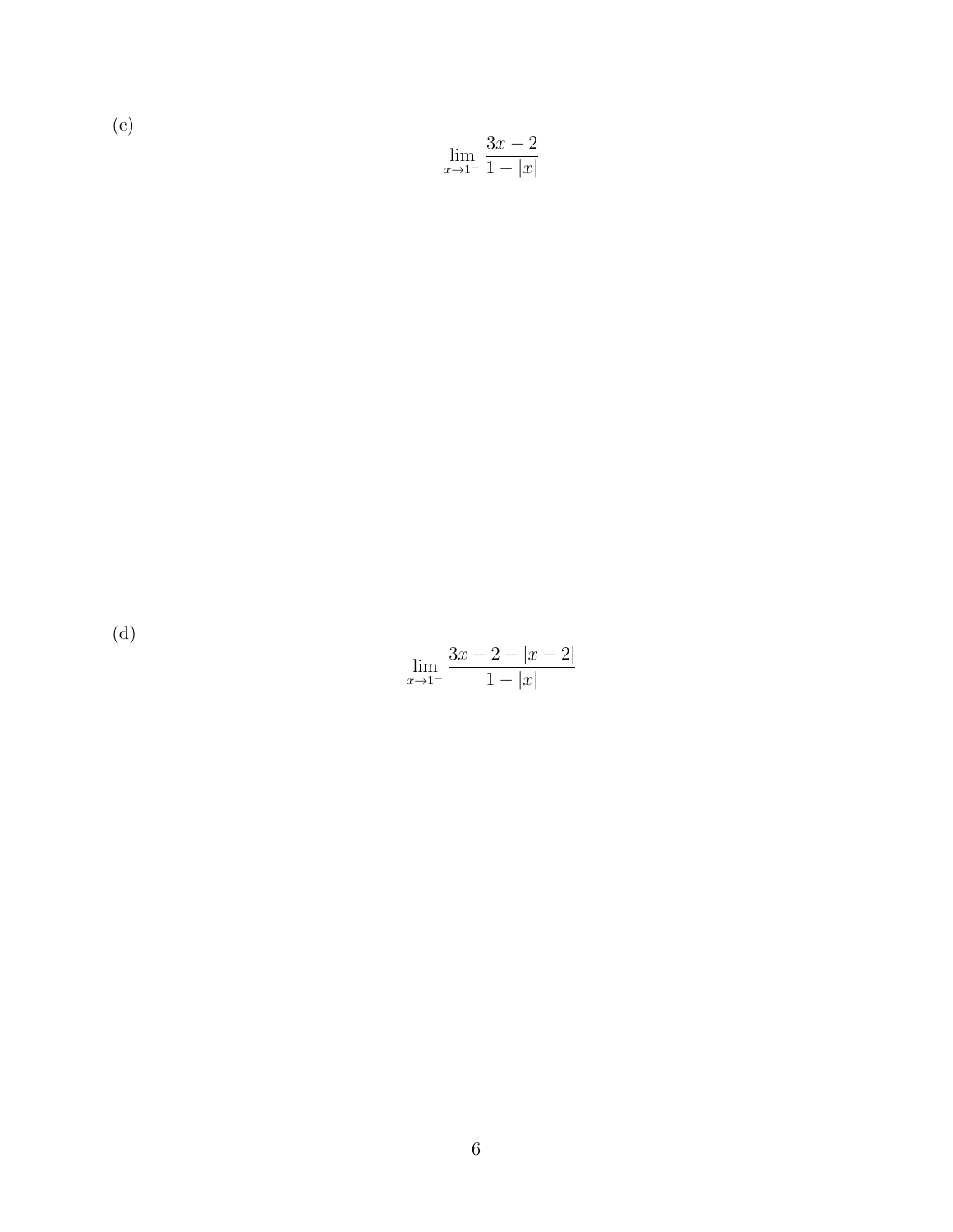$$
\lim_{h \to 0} \frac{\frac{1}{(h+3)^2} - \frac{1}{9}}{h}
$$

(e)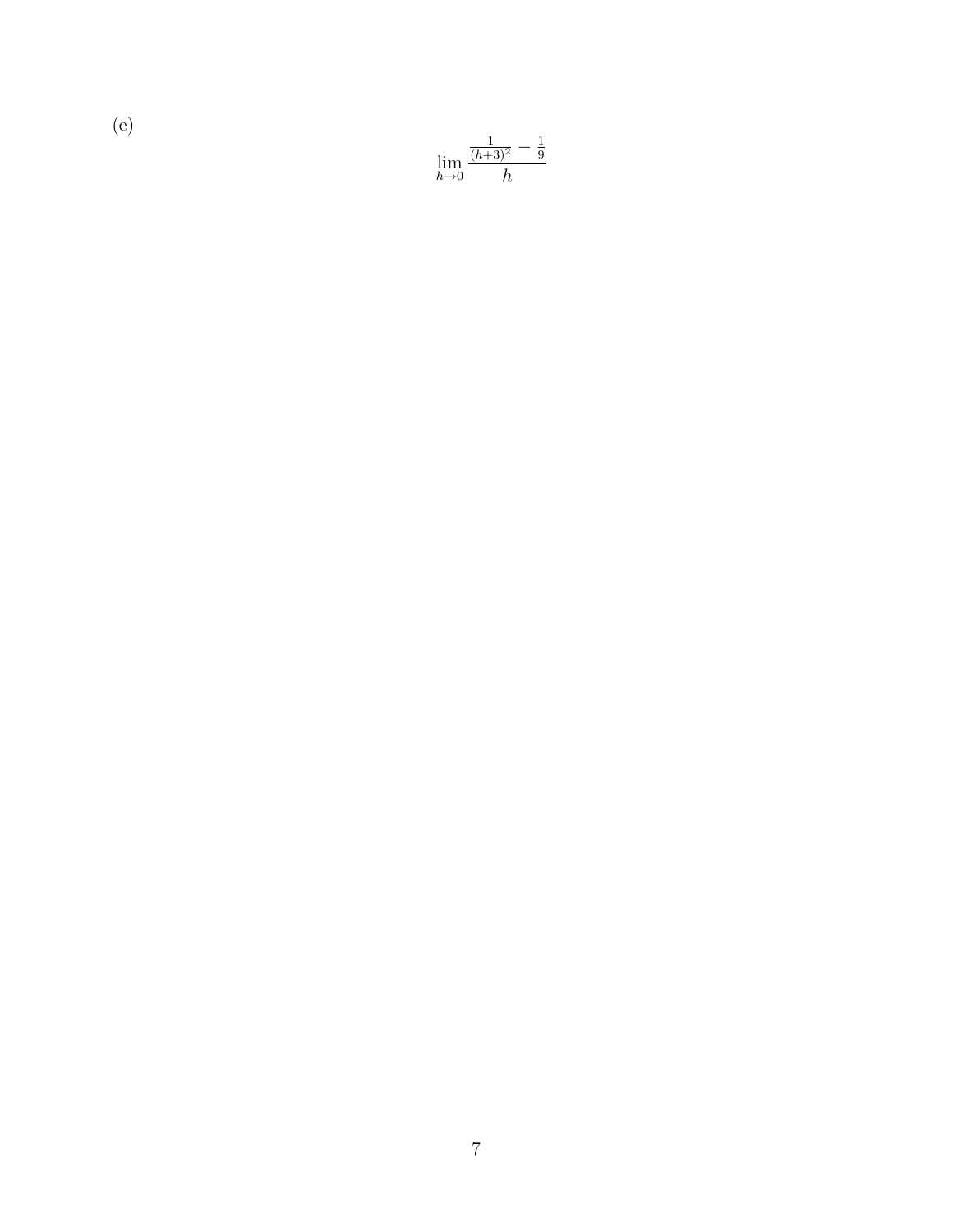#### 4. (15 points)

(a) State (precisely) what it means for a function  $f(x)$  to be *continous* at a number a.

(b) Let

$$
f(x) = \begin{cases} 2\sin(\frac{\pi x}{4}) & x \le -1 \\ |x| & -1 < x < 1 \\ e^{x-1} & x \ge 1 \end{cases}
$$

Find the number(s)  $a$  at which  $f$  is NOT continuous and give the reason(s).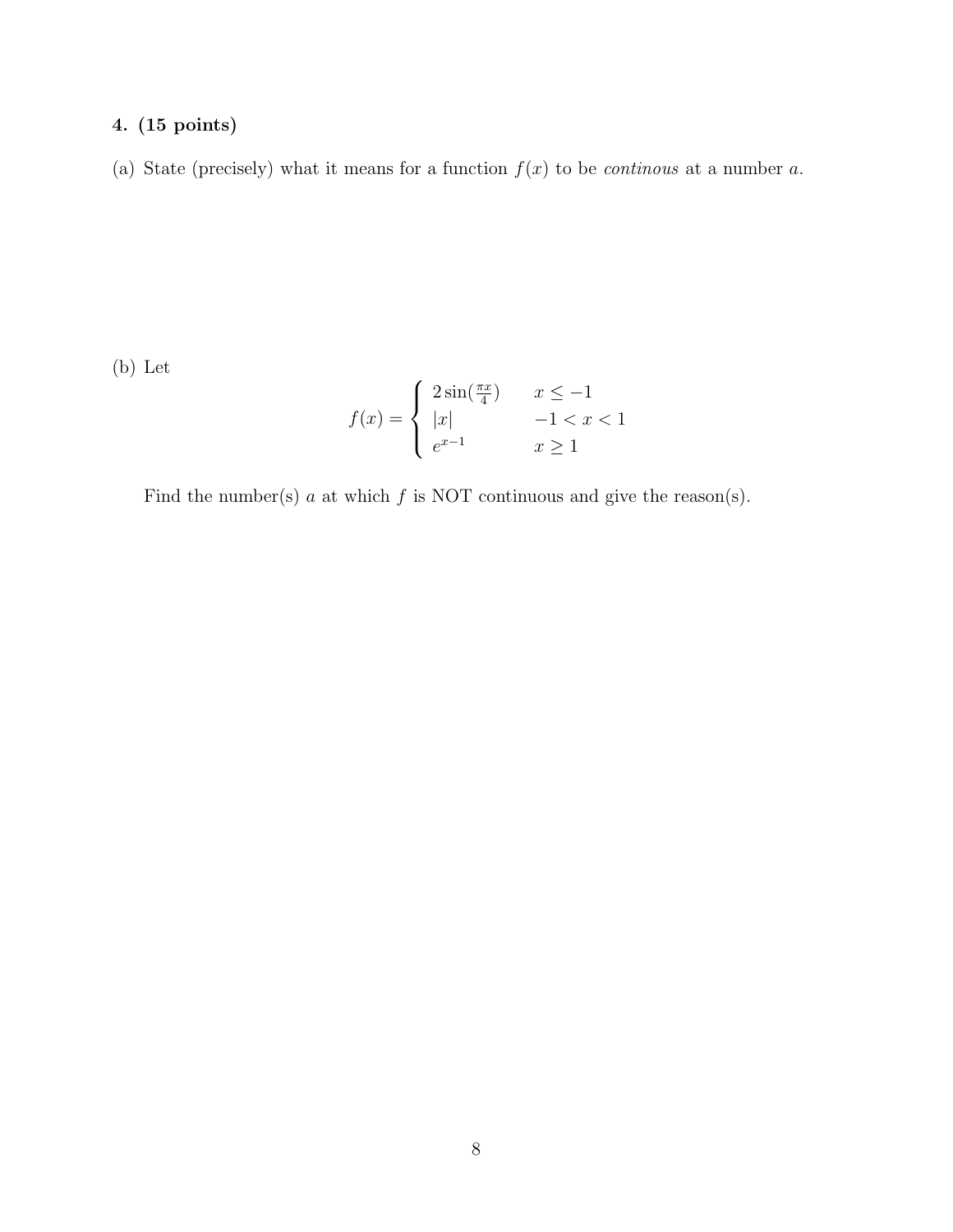5. (10 points) Consider the equation

$$
\frac{x^5 + 3x + 7}{x^3 + x} = 0
$$

(a) Use the Intermediate Value Theorem to show that there is a solution to this equation between  $a = -2$  and  $b = -1$ . (Showing your work means checking that the conditions necessary to apply the Intermediate Value Theorem apply.)

(b) Does the Intermediate Value Theorem apply to show that the equation has a solution between  $a = -1$  and  $b = 2$ ? Explain why or why not.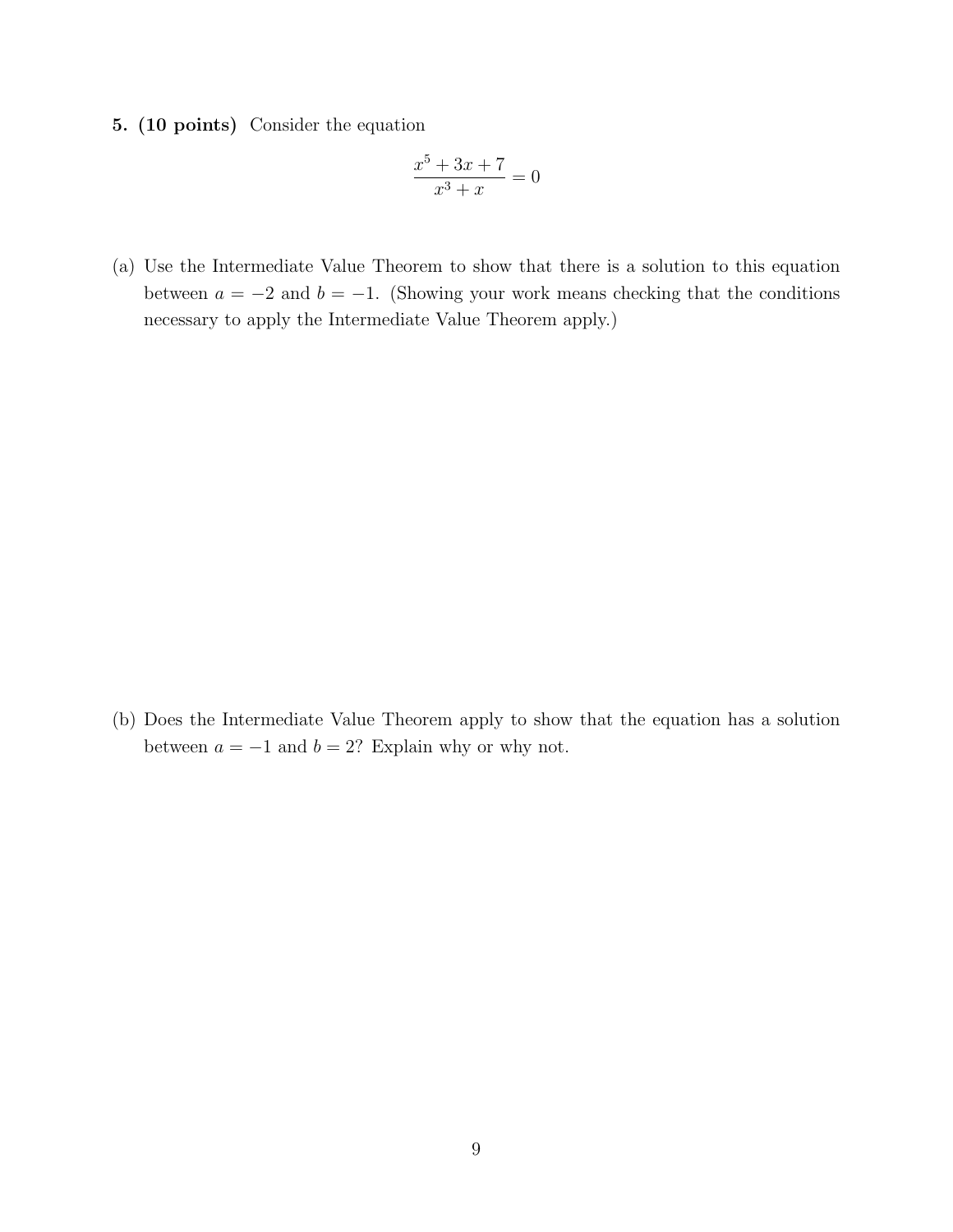6. (15 points) Consider the function

$$
f(x) = \frac{1+x}{\sqrt{x+x^2}}.
$$

Its domain is  $(-\infty, -1) \cup (0, \infty)$ .

[Possibly useful fact: if  $x \neq 0$ , then  $\sqrt{x + x^2} = \sqrt{x^2(1 + \frac{1}{x})}$  and  $1 + x = x(1 + \frac{1}{x})$ .]

(a) Find all vertical asymptotes of the curve  $y = f(x)$ .

(b) Find all horizontal asymptotes of the curve  $y = f(x)$ .